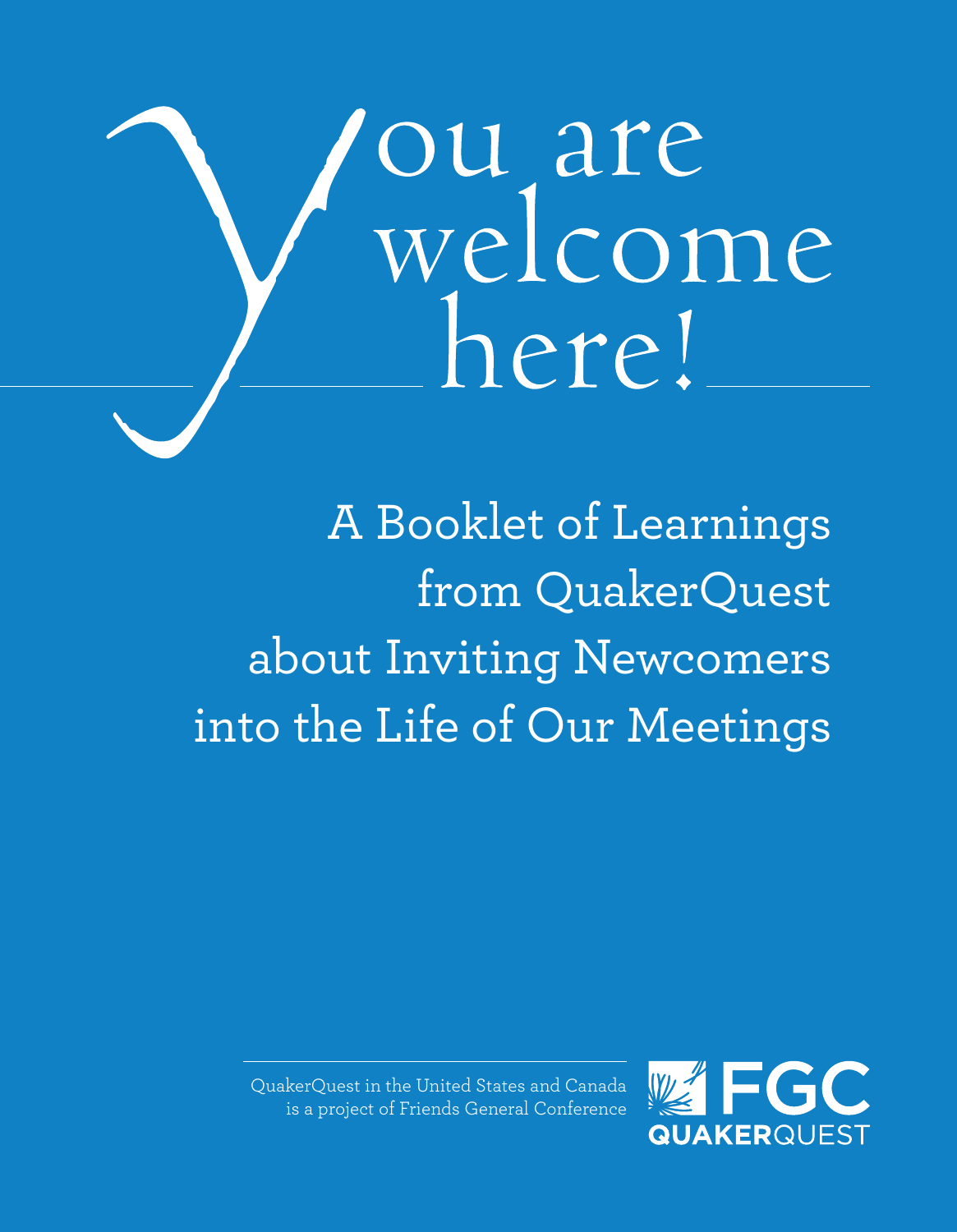### **Contents**

| Quaker on the Spot: Reflections from "The Friend on the Spot" 3                                         |
|---------------------------------------------------------------------------------------------------------|
|                                                                                                         |
| QuakerQuest Learnings: Incorporating Newcomers 6                                                        |
| A Kitchen Welcome: Or, how we put learnings from<br>QuakerQuest insights into practice in one meeting 7 |
|                                                                                                         |
| QuakerQuest Learnings: Advertising Works 9                                                              |
| Questions for QuakerQuest In-Reach 10                                                                   |
| Add Water and Stir First Day School 11                                                                  |
| Moving Forward Together as a Meeting 12                                                                 |
|                                                                                                         |

Deep within us all there is an amazing inner sanctuary of the soul, a holy place, a Divine Center, a speaking Voice, to which we may continuously return. Eternity is at our hearts, pressing upon our time-torn lives, warming us with intimations of an astounding destiny, calling us home unto Itself. Yielding to these persuasions, gladly committing ourselves in body and soul, utterly and completely, the Light Within, is the beginning of true life.

> — Thomas R. Kelly *A Testament of Devotion*

1216 ARCH STREET, 2B PHILADELPHIA, PA 19107 WWW.FGCQUAKER.ORG

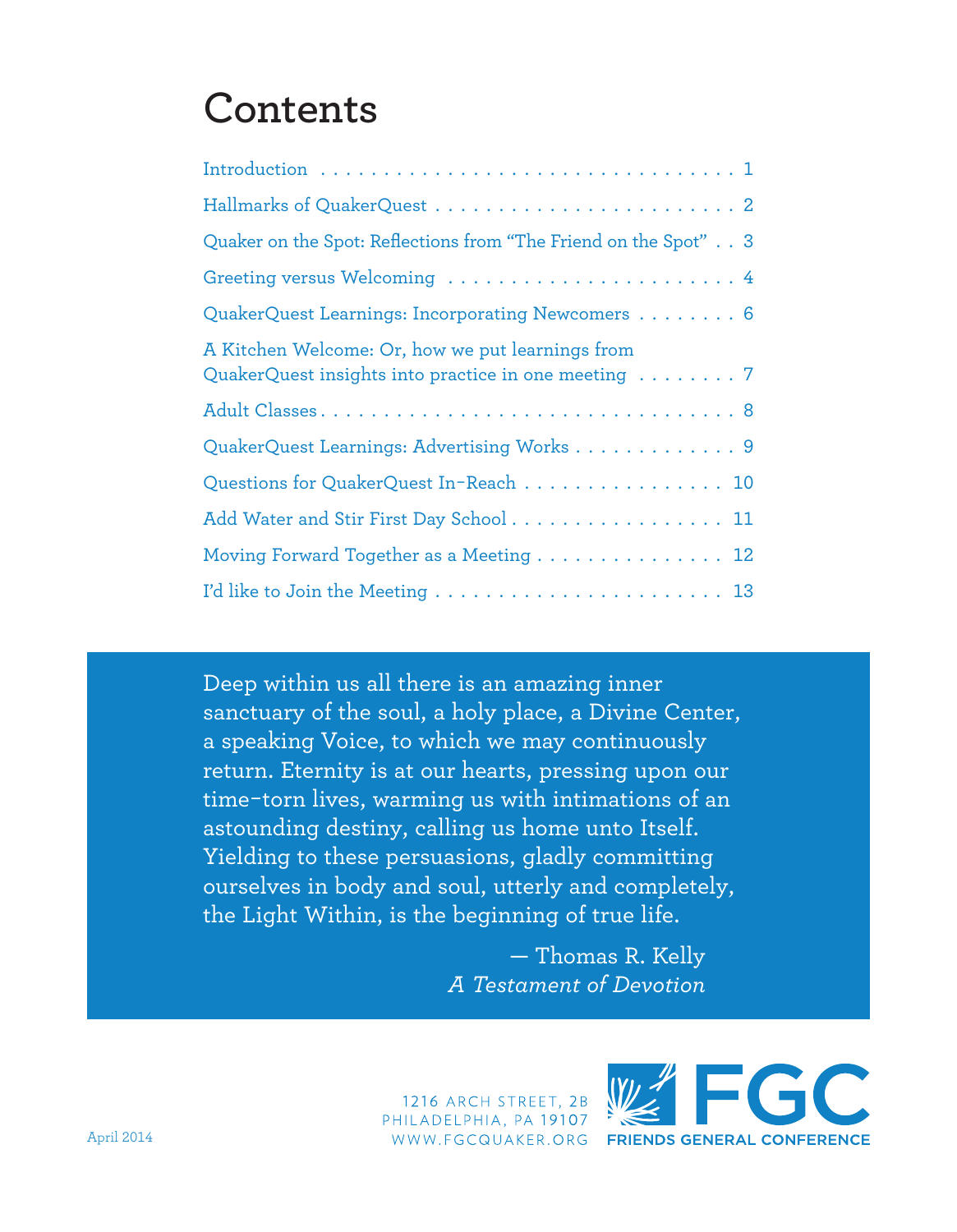### <span id="page-2-0"></span>**Introduction**

*Friends General Conference (FGC) has shepherded QuakerQuest in the US and Canada since 2007. Over this time we've seen changes in the conversation about being welcoming and changes in the number of people in attendance at worship in participating meetings.*

- Meetings that have both the QuakerQuest workshop and hold public sessions have grown by a net of 11% in attendance at worship. (Net includes those that gained, stayed the same, and lost attendance.)
- Meetings that hold just the QuakerQuest workshop have grown by a net of 5% in attendance at worship.
- Meetings that have worked with FGC's QuakerQuest program grow by an average net of 7%.
- The Hallmarks of QuakerQuest, adapted from work done by the founders of

QuakerQuest, impact how Quakers talk with each other and with newcomers. For example, there is more emphasis on explaining the Quaker way in positive terms rather than by what we don't do or don't believe.

This packet includes QuakerQuest learnings for your and your meeting's use. These are of value whether or not you have participated in previous QuakerQuest activities.

Consider sharing these during committee meetings, using them in small group settings, and including them in your newsletter. Using one at a time will probably give the best opportunity for learning, sharing, changing — and having fun!

> *— Prepared by the FGC QuakerQuest staff, working group members, and Travel Team members, 2014*

For more resources, go to **www.fgcquaker.org**.

FGC (Friends General Conference) would like to thank the 12 Friends (from Britain Yearly Meeting), who founded QuakerQuest, for their gift and ministry in creating and honing the QuakerQuest program. FGC appreciates that the founders have asked FGC to shepherd QuakerQuest in the US and Canada.

FGC would also like to thank the Shoemaker Fund for its generous support of FGC's QuakerQuest Ministry and for the volunteer QQ Travel Team leaders who have given so much of their time.

Portions of this packet are based on the QuakerQuest Network's *QuakerQuest: How to Do It* manual and are used with permission.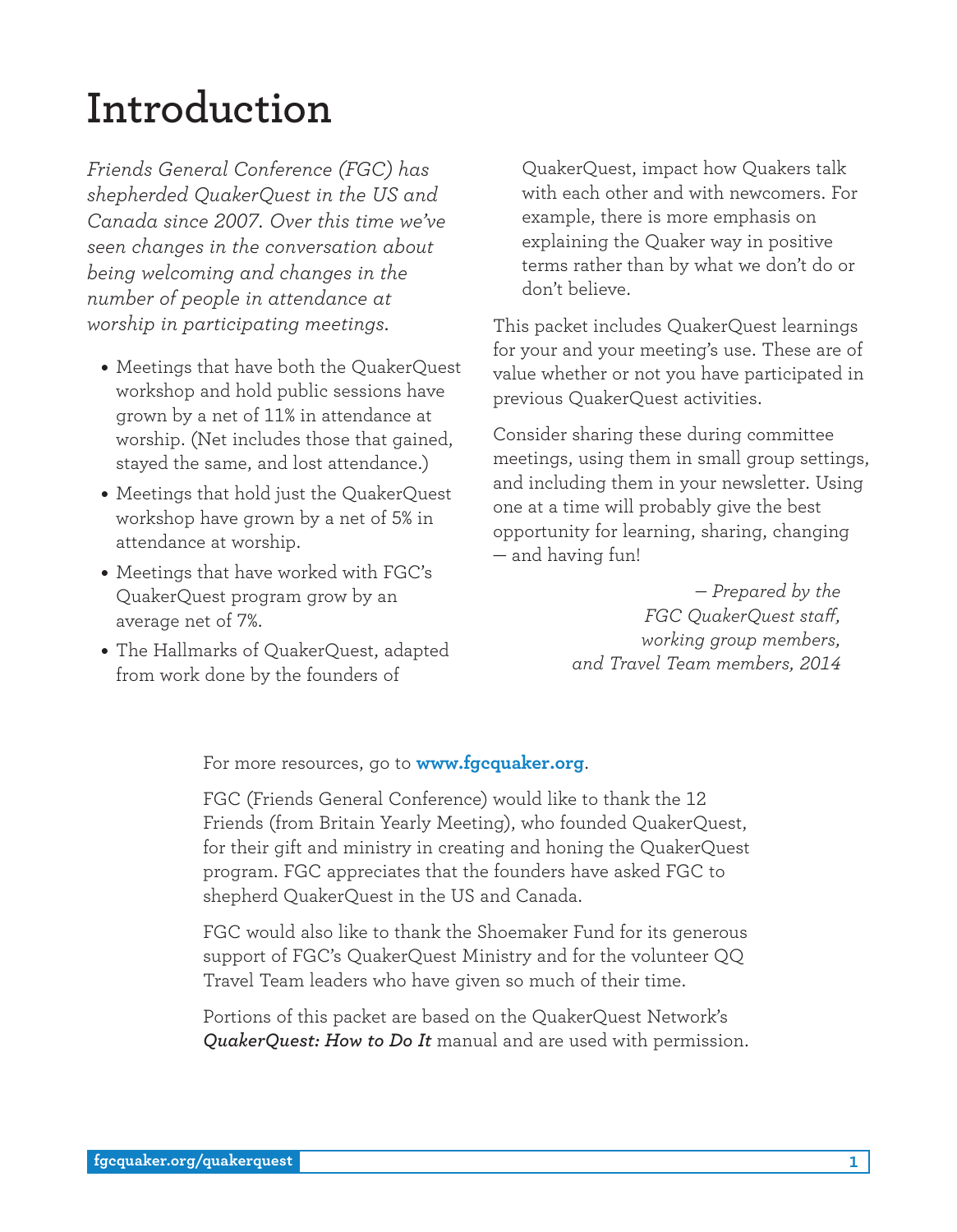# <span id="page-3-0"></span>**Hallmarks of QuakerQuest**

*It is vital that the presenters use these hallmarks when preparing for QuakerQuest public sessions. We discovered that these are helpful for Friends in general, and invite Quakers to consider keeping these in mind whenever sharing with others.*

#### *Use Positive Language*

• Say what Quakers do believe and do "do," rather than what Quakers don't believe and don't do.

#### *Use Very Little History*

- There is time for that later.
- Seekers are usually interested first in what the Quaker way has to offer them today.
- Later, sharing about and holding classes in Quaker history will be part of integrating newcomers into the life of the meeting.

#### *Avoid Jargon*

• Jargon, like monthly meeting and First Day School, can be confusing and can indicate that Quakers are a closed group. If needed — or used — then explain the term. For example, testimonies can be explained as statements about putting faith into practice, as well as actions taken when putting faith into practice.

#### *Don't Criticize Other Religions or Other Branches of Quakerism*

- This can come across as self-righteous and judgmental.
- There is no need to do this. Simply share what the Quaker way is.

#### *Use Stories to Share Your Journey*

- It isn't necessary to speak on behalf of all Quakers everywhere, throughout time.
- Share from your heart.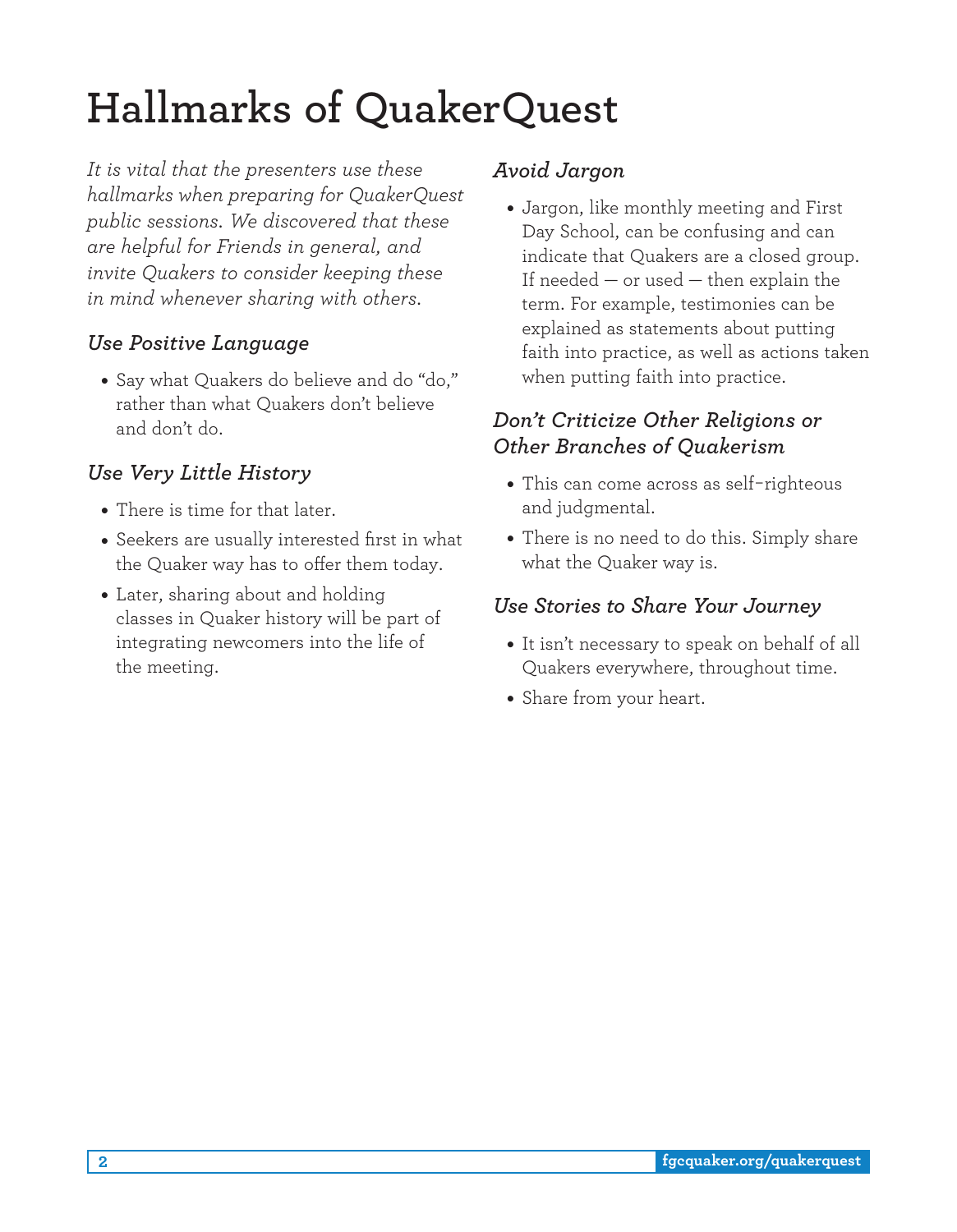### <span id="page-4-0"></span>**Quaker on the Spot** *Reflections from "The Friend on the Spot"*

I've served as "Friend in the Corner" (the term we have been using for the designated Friend who will answer newcomers' questions) several times and had very little *action*. Often I end up standing alone in the corner. Yet I know many seekers and newcomers have numerous questions about who we are, what we believe and how we go about business.

So . . . with my QuakerQuest consciousness fully engaged, I've wondered how we can be more welcoming of these questions — and seekers.

First, the name. Things become what we call them. Since our QuakerQuest workshop, we've learned the difference between *greeting* and *welcoming* and now we are more welcoming. "Friend in the Corner" indicates that this designated Friend is being pushed off in the corner and is really not that important. Are we suggesting that seekers and their questions aren't that important either?

So we need to think about what we call this important, engaging, and informed Friend. I don't know whether "Friend on the Spot" (FOTS) is the best name, but it is better and carries some self-effacing humor with it.

I asked Joe (who was closing the meeting) to pose a specific question that the FOTS would answer:

- What does it mean to become a member?
- How does one do it?"

The result was that I had four folks clustered about me eagerly wanting to know about

membership. I think we may have picked up a couple potential new members as a result.

So I suggest that the closer throw out a sample question for the FOTS to answer each week. It gives newcomers something to grab on to. The question should be one they may well have thought of themselves, or is at least is intriguing. Here are just a few that come to mind:

- Who acts as pastor in the meeting? What if I need help? Where do I go?
- I've heard that Friends are active in social justice issues. What causes is this meeting involved in? How do I get involved?
- Why is it sometimes called a *monthly* meeting? What about a *yearly* meeting?
- I've heard Friends speak of *clearness committees*. What are those?
- How do people decide to speak in worship? Are there *ground rules*? Can we say anything?
- What is a clerk? How is a clerk chosen?
- What books do you recommend to find out more about Friends?

Other Friends drawn to answering a particular question or simply to help out should be invited to "be on the Spot" too!

Newcomers and seekers don't want to wait months for a *newcomers' gathering* for answers to questions like these.

*— Contributed by Rick Seifert*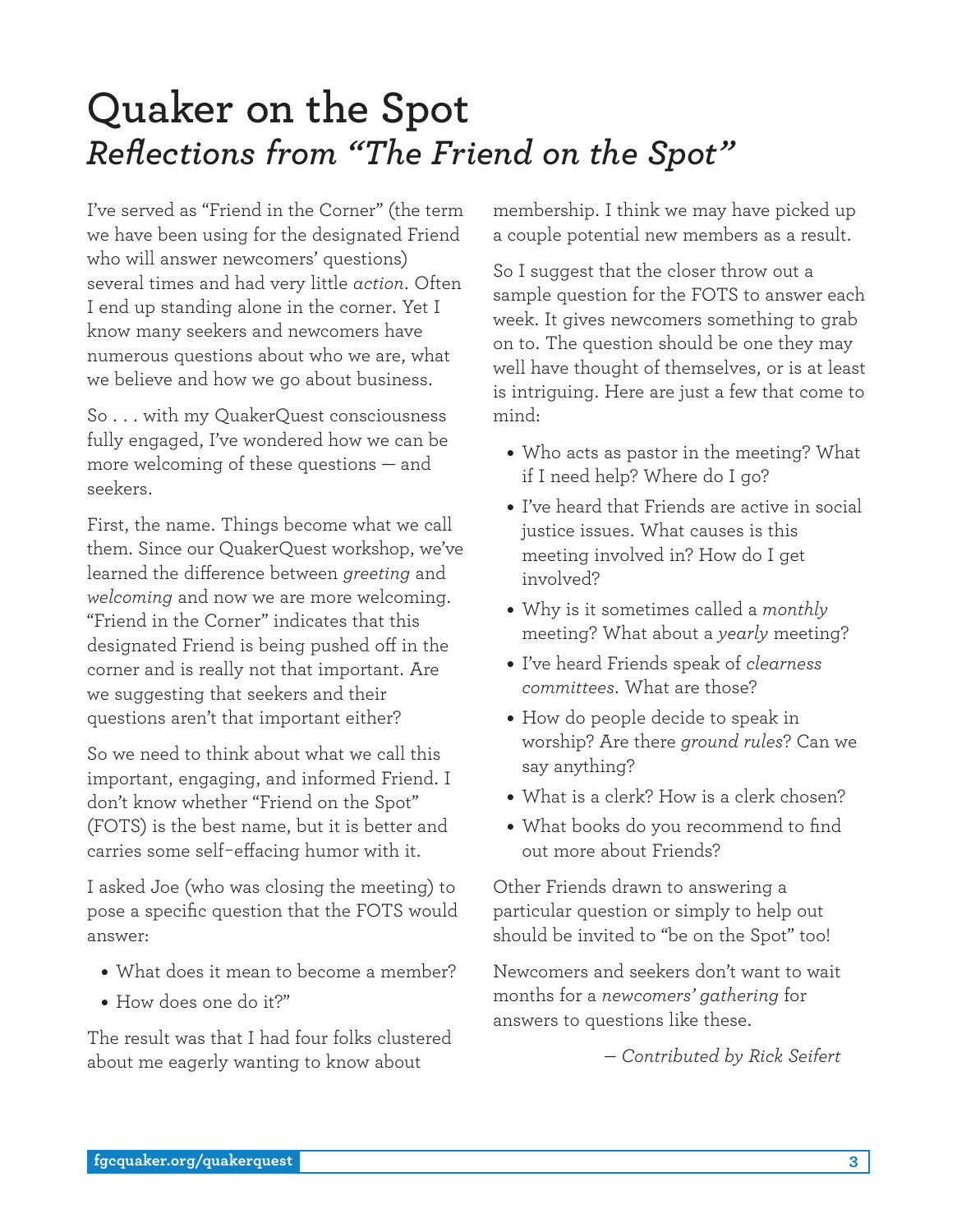### <span id="page-5-0"></span>**Greeting versus Welcoming**

*After Multnomah Meeting (OR) Oregon, held its FGC QuakerQuest workshop in 2011, they asked how they could be more welcoming to newcomers. Here are one member's reflections:*

#### *Our QuakerQuest workshop revealed that we needed to change what greeters were doing at the door.*

- Following the workshop, we decided that what we really needed were welcomers.
- Simply greeting wasn't allowing us to forge the kind of relationships needed to make people feel truly welcomed.
- We needed at least three welcomers on any given Sunday.
- A welcomer should stay with visitors, show them around, (time allowing) and point out the library, the social hall, and the rest rooms, before taking them to the meeting room.
- Along the way, the welcomer tries to find out basic information.
	- ❍ Are you familiar with Quakers and our form of worship? If not, welcomers have a printed description at the ready.
	- ❍ What's been your experience with Friends?
	- ❍ Are there any questions I can answer?
	- ❍ If you think of anything during worship, we can talk more later.

#### *At the rise of meeting,*

the welcomers revisit the newcomers and perhaps introduce them to others who might have similar interests.

• We are mindful of the QuakerQuest observation that if newcomers make just two or three friends within six months, they are far more likely to return.

#### *To train ourselves,*

we role-played welcoming various types of visitors. The types included the:

- Shy.
- I just came to worship.
- I just moved here from a far away place where I attended a meeting.
- Super-friendly who is unaware that meeting is starting in five minutes.
- I was raised Catholic (or Baptist or Lutheran or . . .) and I'm looking for the opposite.

#### *Some things that we learned:*

Be mindful not to make assumptions about experience with or knowledge about the Quaker way based on a person's appearance, age, race or ethnicity.

Not all seekers want to be *welcomed*. One person complained that proactive welcoming in one meeting was too much for her. She just wanted to observe. It is important to *read* the kind of person who shows up, and that skill takes practice and shared experience.

Even the smallest change, such as having name tags, can be controversial, and should be brought to business meeting for approval or simply for transparency, however small and obvious those changes seem to most.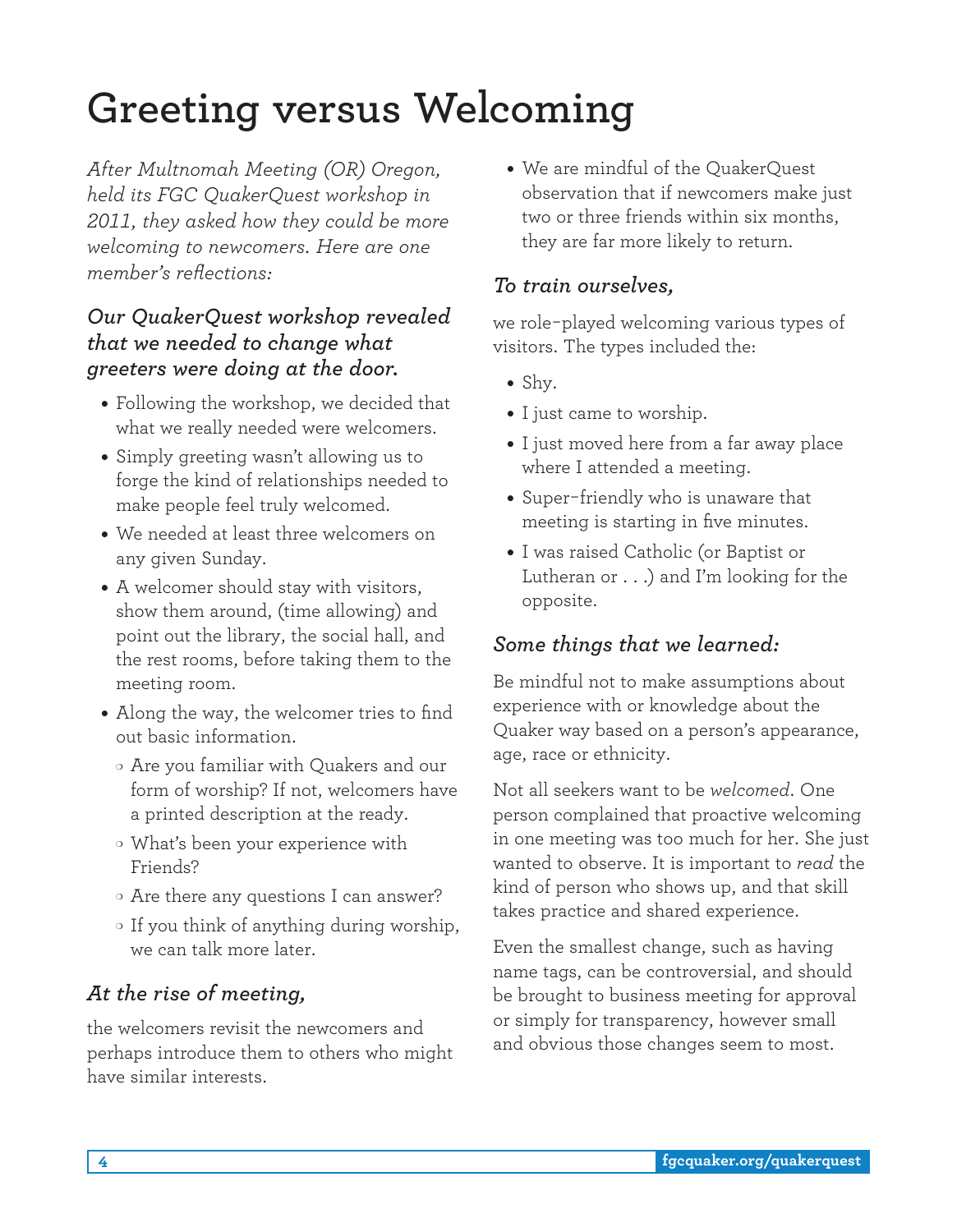- For example, one meeting wasn't using name tags but informally decided to. It turns out that a member of the meeting has an aversion to name tags and wasn't consulted and, to everyone's surprise, left the meeting.
- However, the same meeting, realizing after a QuakerQuest workshop that it didn't have a guest book, immediately went out and bought one—and no one left because of that informal decision.

The training was a fun, eye-opening exercise that took us out of the comfort zone of being a greeter.

#### *Our numbers have grown.*

The growth has had at least something, and perhaps a lot, to do with replacing greeters with welcomers. We now have a two-person team, from Worship and Ministry, responsible for organizing and monitoring welcoming.

*— Contributed by Rick Seifert*

Welcomers, we discovered, need to be aware, open, articulate, and flexible.

*Welcoming is an art, not a science.*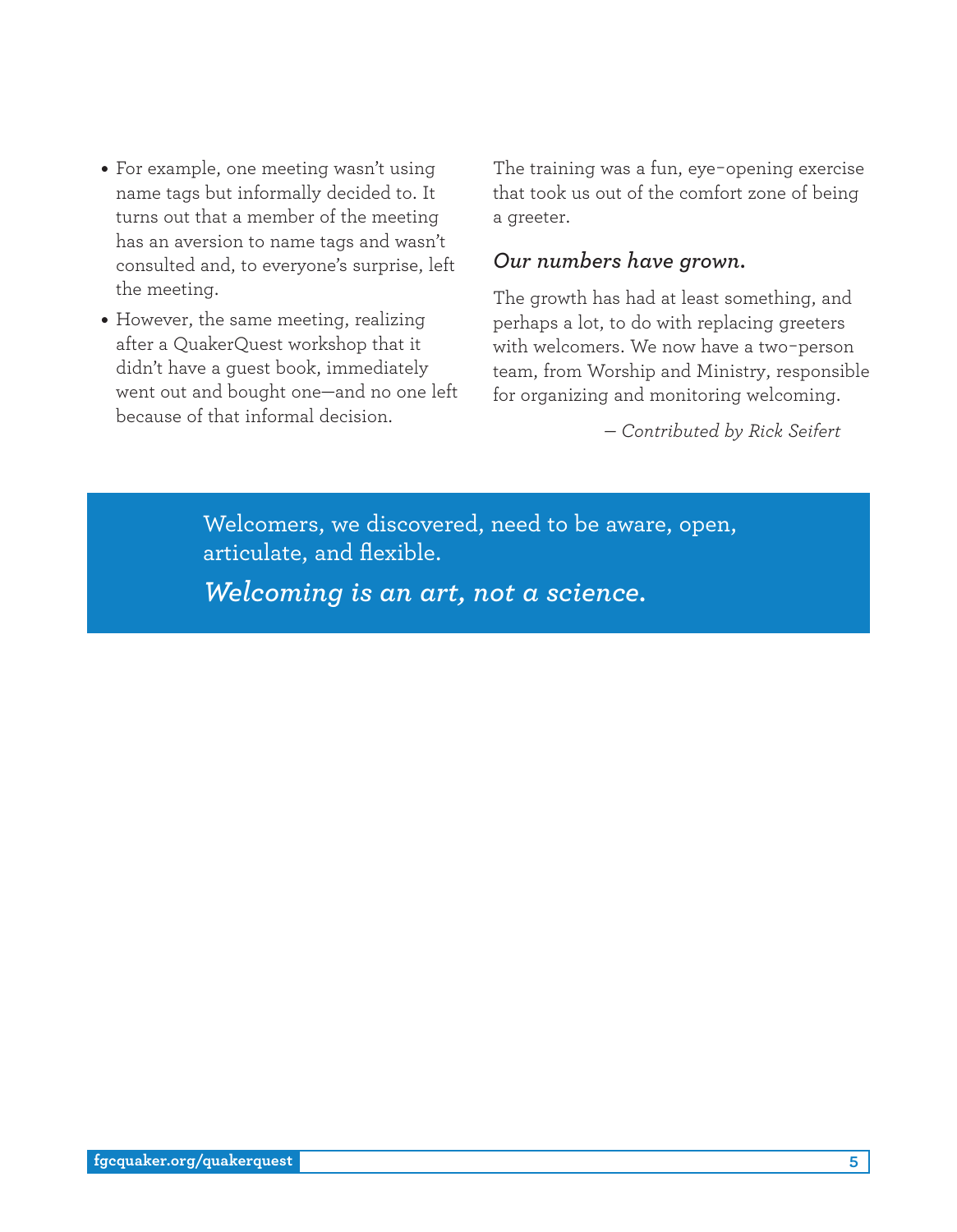### <span id="page-7-0"></span>**QuakerQuest Learnings** *Incorporating Newcomers*

#### *Small groups are vital for incorporating newcomers into the life of the meeting.*

- Small groups can focus on Quaker learnings, such as history or business meeting, and can focus on other things, such as going to movies, spiritual journeys, poetry, and lunch.
- These should start periodically so that newcomers can join a new group and not have to wait a long time to participate in a group.
	- ❍ It can be difficult to join a small or large group that has already formed.
- Check to see if the topic/s are of interest to newcomers before offering new groups.
- Check to see if the time of the group works for the newcomers.
	- ❍ (In some meetings, in the past, groups for newcomers didn't generate any attendance and the leaders became frustrated. Consider whether newcomers were asked if the time offered was a time when they could attend.)

#### *Tips for initiating conversations and getting to know newcomers:*

- Do not ask someone why he or she came to meeting. "Why are you here?" or an equivalent question can come across as a challenge or can sound dismissive. You may be curious and want to start a conversation and be friendly. However, it can sound like, "Why are **YOU** here? **SOMEONE LIKE YOU** doesn't belong here."
- Asking which college someone attended or attends can make a barrier to inclusion.

Quakers have various levels of education and are in various professions. Keep in mind that George Fox said in 1647, ". . . the Lord opened unto me that being bred at Oxford or Cambridge was not enough to fit and qualify men to be ministers of Christ."

- Use general or open-ended statements or questions, followed by listening, to begin a conversation. Conversation starters that might be helpful include:
	- ❍ It's nice to see you here. I'm [give your name].
	- ❍ We have refreshments in the other room. Would you like to join me there?
	- ❍ It's really cold/hot/rainy today. I love/ hate this type of weather.
	- ❍ We have a class starting soon on x. Is that something that interests you?
	- ❍ Worship today is/isn't typical.
- Wait several months before asking if someone would like to join a committee; and, be open to including newcomers when they express interest in joining a committee.
- Be sure to welcome all newcomers equally. Be nice but not effusive.
	- ❍ For example, telling a young adult in the first week or month of attendance how valuable he or she is and offering to make him or her clerk of a committee is not, in fact, welcoming.
	- ❍ Clustering around the only person of color to assure her or him that she or he is particularly welcome is not, in fact, welcoming.
- Do not assume that a person of color is new to the Quaker way.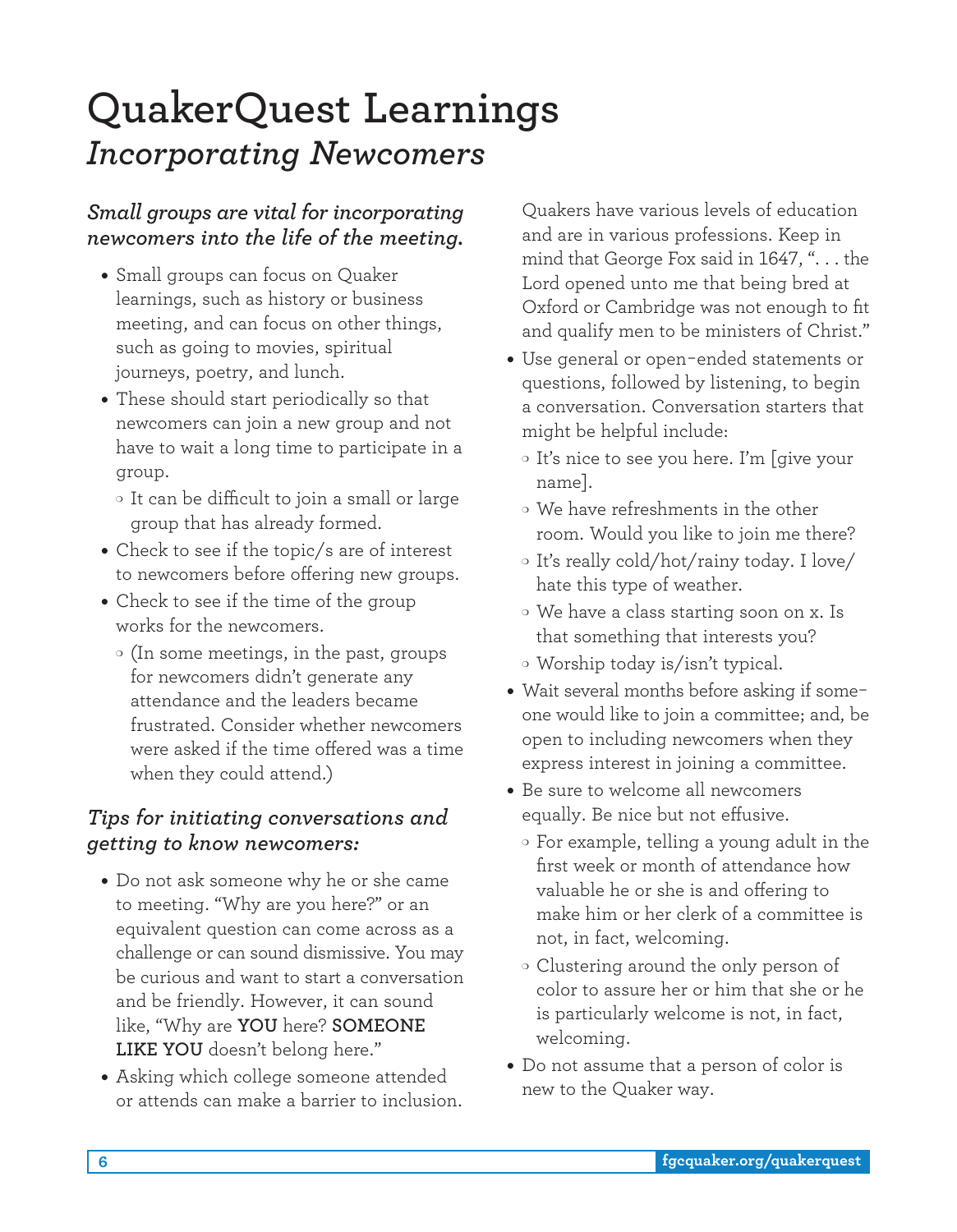### <span id="page-8-0"></span>**A Kitchen Welcome** *Or, how we put learnings from QuakerQuest insights into practice in one meeting*

#### *We found the coffee and directions for making decaf and regular*

A newcomer who seemed quiet, and who appeared to feel a little awkward, began attending our meeting regularly. I remembered that the real heart of a meeting is often in the kitchen. So after meeting I asked if she would like to have a tour of the kitchen and see how we set up the food and clean up after the meal. She was interested, so we took a look around, at the sink, soap, drying rack. We looked at the storage places for plates, silverware, and glasses. We found the coffee and directions for making decaf and regular, and found out how to move the serving table into the worship room to act as the buffet.

That was about 2 months ago. This friend kept attending. Last Sunday, I found her in the kitchen, elbow deep in soapy water, washing away. No one had asked—she just felt at home enough to do what was needed. How do you think she had come to feel about the meeting?

#### *Becoming in the know can help an attender feel that they belong*

Sometimes we think it's more polite to serve our visitors and newer attenders. Yet, it's the people who know how the kitchen works who seem to be right at home with Quakers.

Becoming one of the group in the know can help an attender feel that they belong rather than that they are a visitor. It might be to work on the yard with Building and Grounds, or hang out with young friends to assist the main teacher. It might be helping set up chairs, or collect hymnals.

#### *I asked what she did for fun*

By the way, sitting with this newer friend at lunch, I asked what she did for fun (one of my favorite questions—rather than where do you live, or where do you work, because some folks have neither a house nor job). Turns out this friend has been in a collage class, and had a photo of her latest collage on her phone. She also mentioned that she hopes to move to a different apartment in order to have a kitten. Immediately, there were connections with all those around us, and friendly conversations and connections ensued.

#### *Consider the "ministry of introduction to the kitchen"*

You might want to consider the "ministry of introduction to the kitchen," as you find many small and simple ways to welcome new folks into the life of the meeting.

*— Contributed by Gita Larson*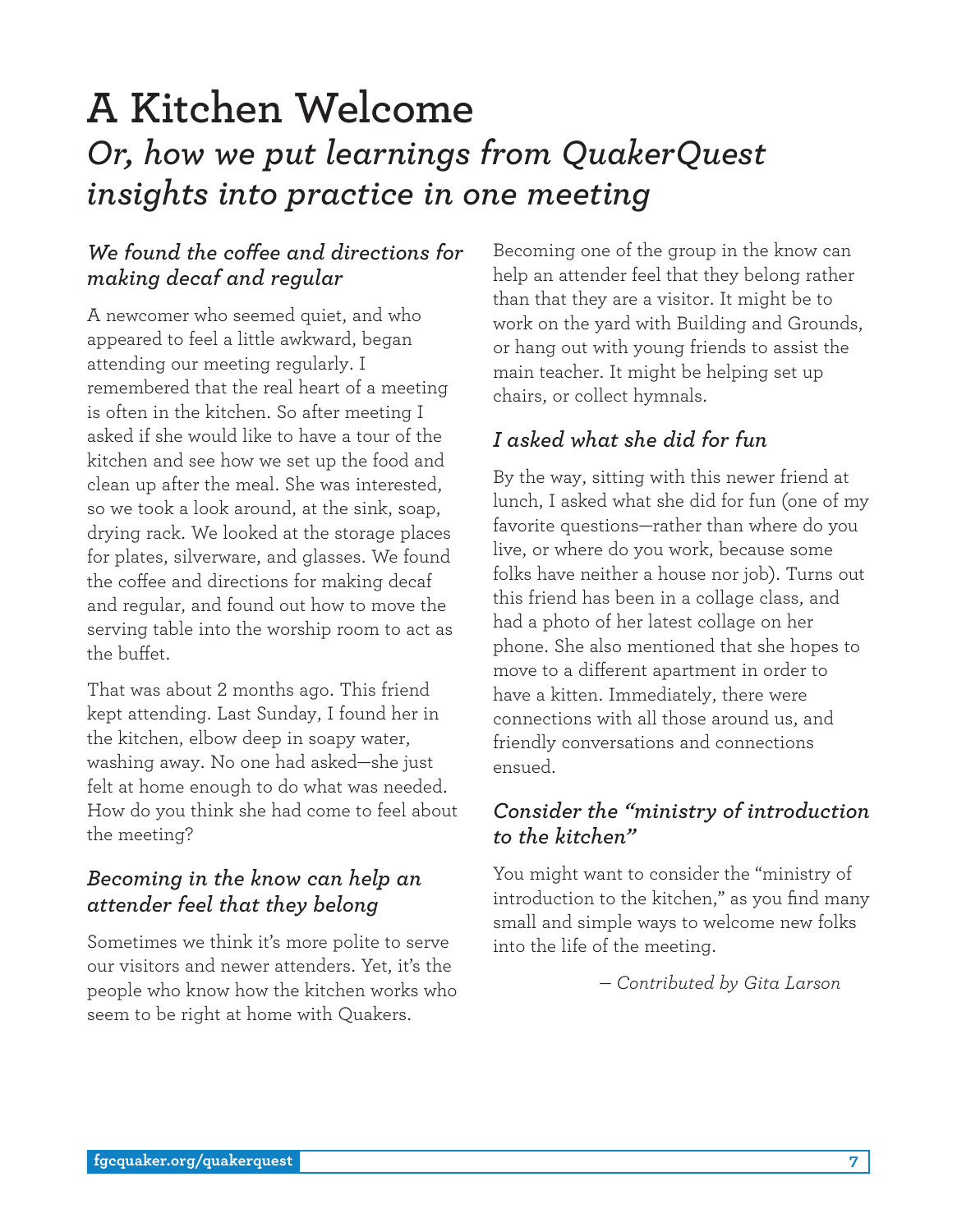# <span id="page-9-0"></span>**Adult Classes**

*Many meetings discern after the initial QuakerQuest workshop that they want to learn more about the Quaker way and about each other before considering public sessions. Some meetings decide to hold public sessions and want to learn more about the Quaker way and about each other before holding those sessions. One way to do this is to have classes.*

#### *The goals of classes can include:*

- Getting to know each other while discussing something important.
- Studying texts or using curriculum to learn about various aspects of Quaker faith and practice.
- Considering how each person understands aspects of the Quaker way and what that means for them.
- Valuing the different experiences and understandings that exist in the meeting.
- Incorporating newcomers into the life of the meeting.

#### *Some tips for classes:*

- Small classes (6-8) can work well for getting to know each other and rotating leadership.
- Consider what time of day and which day works best for those whom you are hoping will be in the class.
- Ask others, particularly newcomers, what topics they are interested in.
- Consider having multiple classes each week on different topics and/or short term classes (2–4 weeks for each class) that enable different people to participate.
- Offer topics on Quakerism as well as spirituality in general.
- Offer topics that aren't specifically religious (knitting, hiking, bread-making, etc.)
- Make sure that there are interactive portions and times for sharing during every class.

#### *FGC Resources*

FGC has a number of resources, including Friends who can lead workshops and retreats on a variety of topics (through the FGC Traveling Ministries Program) as well as additional tips and curricula for adults and children at **www.fgcquaker.org**.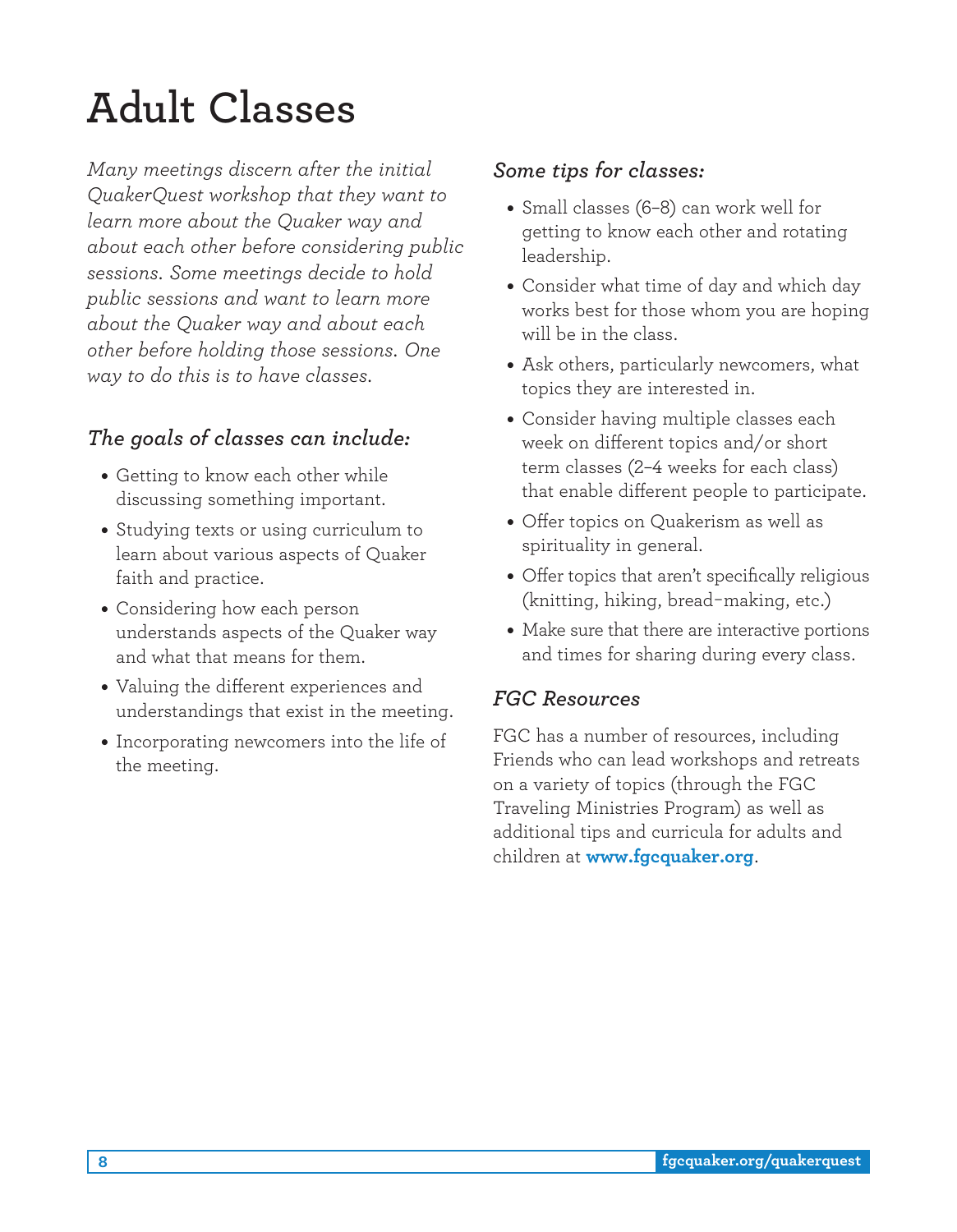### <span id="page-10-0"></span>**QuakerQuest Learnings** *Advertising Works*

*People come to QuakerQuest public sessions as a fairly risk-free way to check out Quakers. And, people* **will come to other events at the meeting***, especially if you use the tips below to give* **visibility to the meeting in general***, not just for public sessions.* 

- A vibrant, inviting website is essential.
	- ❍ List the time of worship and a picture of people on the home page.
	- ❍ Do not use a picture of a meeting house or space that does not have people in it. That is not inviting to most newcomers.
	- ❍ FGC can help get your meeting on the web. Visit quakercloud.org for details.
- Meetings should consider a regular round of advertising for different programs that are offered or for the beginning of a new series.
	- ❍ Consider advertising widely at the start of a new series of classes or even the start of one new class. For example:
	- ❍ Walk and Talk, a new adult class at the VeryFriendly Meeting begins this Sunday morning at 9:00, followed by worship at 10:30. It will be held every Sunday in September. The first topic: Spirituality in Nature. Join us, rain or shine. You are welcome here.
- Give the time for worship on all publicity.
- Language that is helpful in advertising:
	- ❍ *You are welcome here*. This is much more welcoming than "All are welcome" or "Everyone is welcome."
	- ❍ *Welcoming and Affirming*. This is a way

of saying that the meeting is welcoming and affirming to LGBTQ people. (LGBTQ is the acronym for lesbian, gay, bisexual, transgender, and queer people.)

- ❑ Use this language and symbol only if your meeting is welcoming and affirming.
- ❍ Find ways to **welcome groups** that may not be in the majority in your meeting.
	- ❑ Consider having a rainbow flag on the website and/or prominently displayed at the meetinghouse.
	- ❑ If there are pictures on the walls, be sure they represent different ages, genders, and racial/ethnic backgrounds, or create new ones.
- ❍ For more ideas, visit fgcquaker.org/ services/quaker-quest/ publicity-quaker-quest
- Patience is usually rewarded.
	- ❍ Newcomers could come to worship any time after the publicity begins — for QuakerQuest public sessions or for other events — and for years afterwards.
		- ❑ Often, the second series of three or four public sessions gets a larger attendance than the first couple of weeks. When this happens, it is usually because of on-going and increased advertising over the six or eight weeks of public sessions.
		- ❑ This learning is relevant for any event, not just QuakerQuest events.

There can be a lag of months or years after a program before anyone new comes to worship.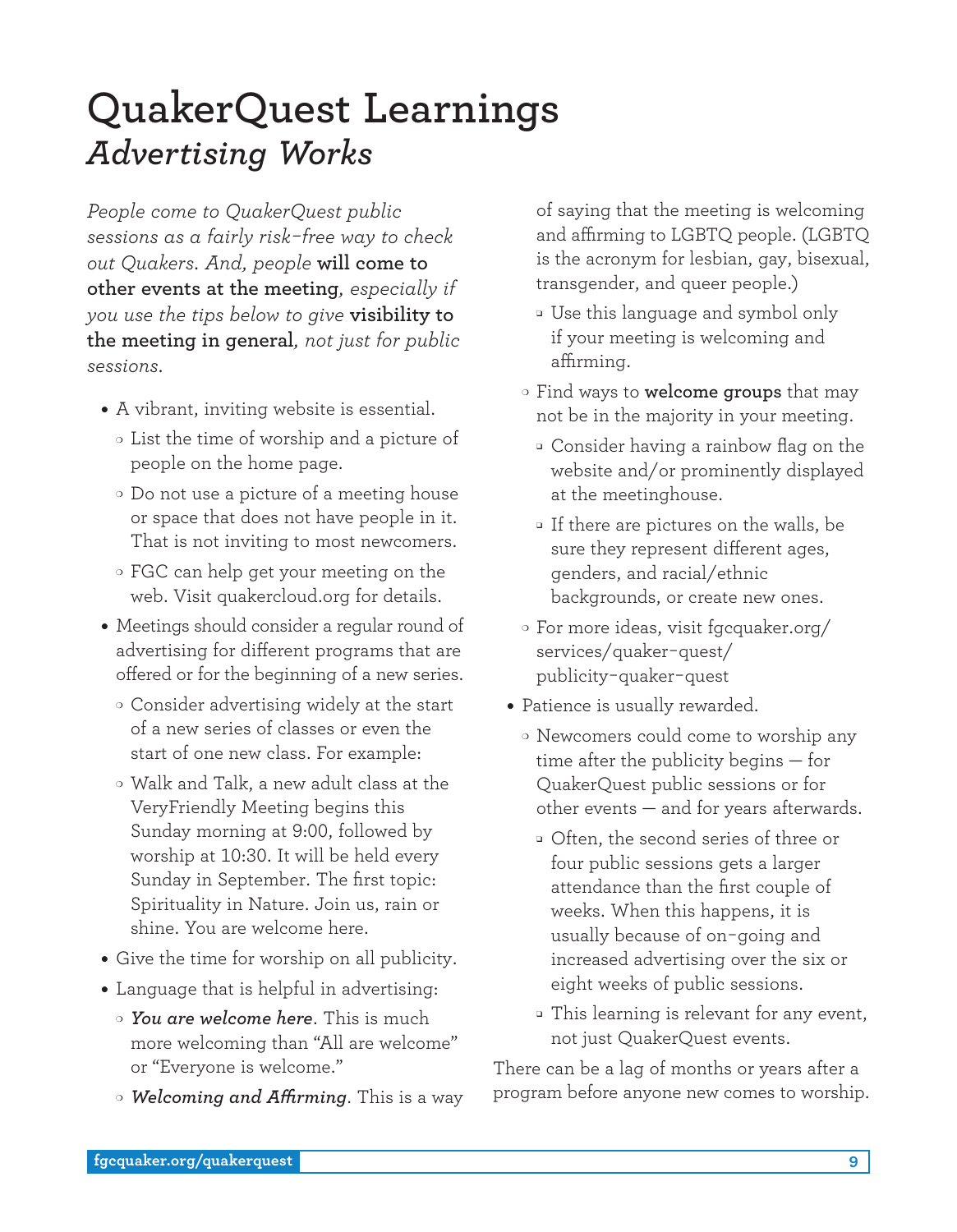# <span id="page-11-0"></span>**Questions for QuakerQuest In-Reach**

*Cincinnati Friends Meeting (Friends United Meeting) decided to offer ways for people to share with each other as part of its efforts to deepen spiritual connections, after their QuakerQuest workshop and while preparing to hold QuakerQuest public sessions. Each topic was offered four times to ensure that everyone had the chance to attend a session on each topic. The meeting developed this particular process, the topics, and the questions.* 

#### *Faith*

- 1. What do you believe about God, Jesus, etc.?
- 2. Can you be a Quaker and believe differently?

#### *Corporate Practice*

- 1. What happens internally during meeting for worship?
- 2. What do you think that worshiping together does for you and others?
- 3. What is the effect of a prepared message?

#### *Individual Practice*

- 1. What are your spiritual practices?
- 2. What difference do those practices make?

#### *Ethics and/or Morals\**

1. What are acceptable/unacceptable sexual practices? How do we answer such questions?

\*The meeting is an "open and affirming" congregation and says so on its homepage. These questions are alive for the meeting as a member of Friends United Meeting. **http://cincinnatifriends.org/index.html**

- 2. What do you do when conflicting views both feel they are in the Light/are right?
- 3. Is there anything which would get one disowned by Cincinnati Friends Meeting?
- 4. How does being a Quaker affect what you do when you don't know what to do?

#### *Personal History*

- 1. What brought you to Quakerism and/or to Cincinnati Friends Meeting?
- 2. What brings you back?
- 3. What was your experience the first few times or months?

#### *Community*

- 1. What do you feel you contribute to the life of the meeting?
- 2. Is it OK to come to meeting until I am sure I want to be a Quaker?
- 3. Do I have to join, or serve on a committee?
- 4. What are the differences among visitor, attenders, and members?

#### *Other*

- 1. What do you know about Quaker theology, history, and practice? What do you think is important to know?
- 2. What do you dislike about Quakerism?
- 3. What do you find challenging or what do you fear?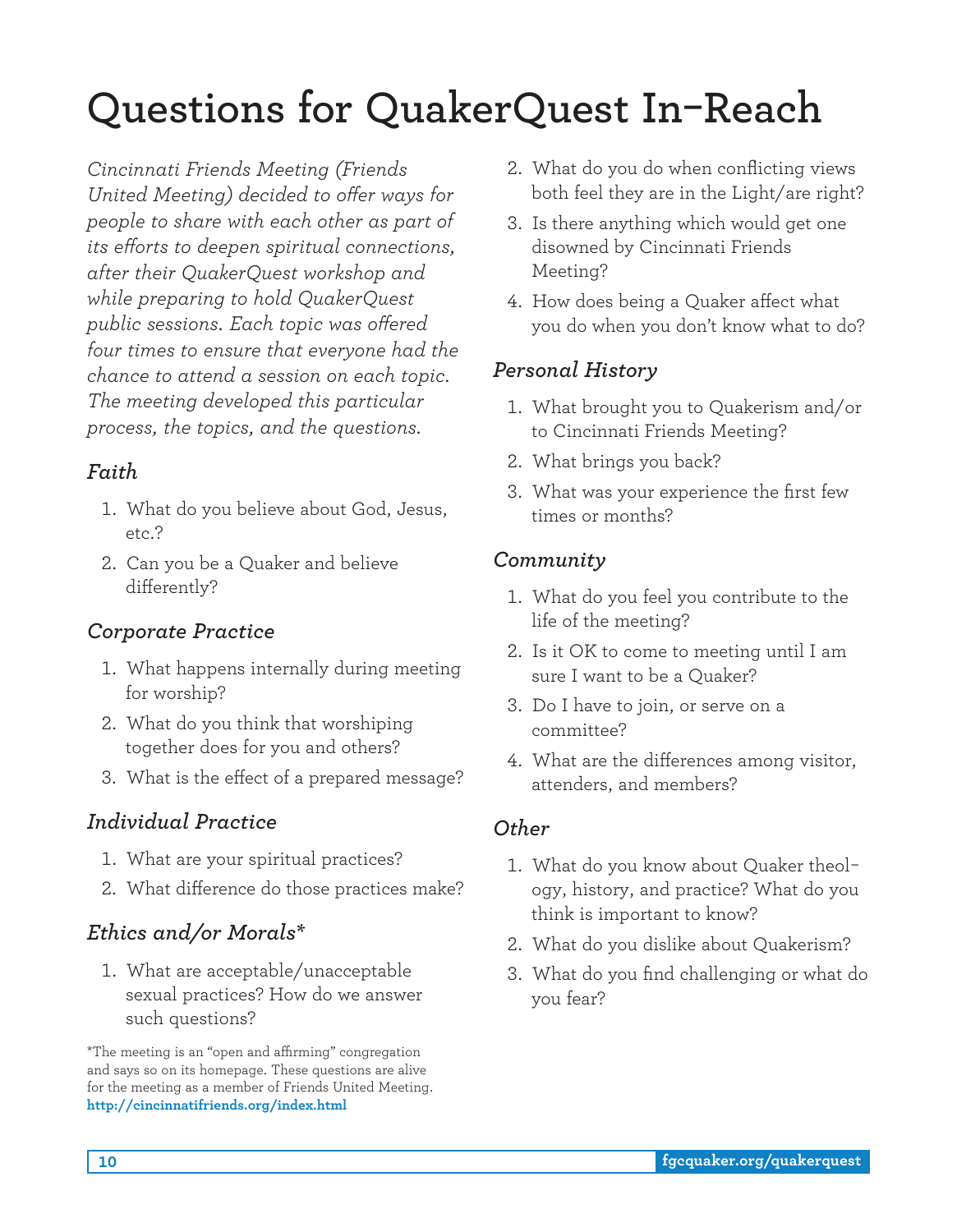# <span id="page-12-0"></span>**Add Water and Stir First Day School**

#### **What do we do when children show up in our small meeting?**

*What does a small meeting without a regular children's First Day School/ Religious Education program do when children of any age show up? Preparation gave one meeting the confidence to welcome young visitors, and have something for them to do the minute they walked into the meeting.*

We had read a short comment in *Friends Journal* by an adult friend about her experience in a small meeting with only herself as a young Friend attending for much of her elementary school years.

• She said that several Friends, just a few, would sit with her, read interesting books or passages from books, and have conversations about life, and about how to live in her world. They would talk about problems or opportunities at school or with friends or at home. She remembers the warmth and concern, and fun, of these times.

#### *We wanted to be welcoming to any young Friend who happened our way. We wanted to be prepared.*

• We purchased a large (3'6") plastic drawers set on coasters, and filled it with "quiet" toys for different ages, books, art supplies, a floor blanket/quilt, etc. We asked the kindergarten where our meeting was meeting to let us store it there out of their way. After all, our rental agreement included storage space.

• As children came, we'd wheel out the rolling bin, and depending on their age, we or they would pull open the drawers to find the surprises just for them.

While our numbers were never "big," the impact of preparation and welcome, we think, has kept several families connected to the meeting community for over a decade.

- Our children were invited to join us at rise of meeting, and describe what they had done in First Day School.
	- ❍ A remarkable thing happened: those same young children, as they grew up, continued to lift their voices in our meeting and in other arenas. They had experienced being listened to with great respect and enthusiasm and love, and they knew their words, thoughts, feelings, and voices mattered.
- Some of these children helped make food for hungry folks who the meeting helped feed one Sunday a month for over a decade. Sometimes they spread pimiento cheese on bread and put lunch bags together. Sometimes they chopped and stirred to make soups.

#### *What might work well for current and future children in your meeting?*

For resources about building or strengthening children's and youth programming, including using *Sparkling Still*, go to **[http://www.](http://www.fgcquaker.org/deepen/religious-education) [fgcquaker.org/deepen/religious-education](http://www.fgcquaker.org/deepen/religious-education)**

*— Contributed by Gita Larson*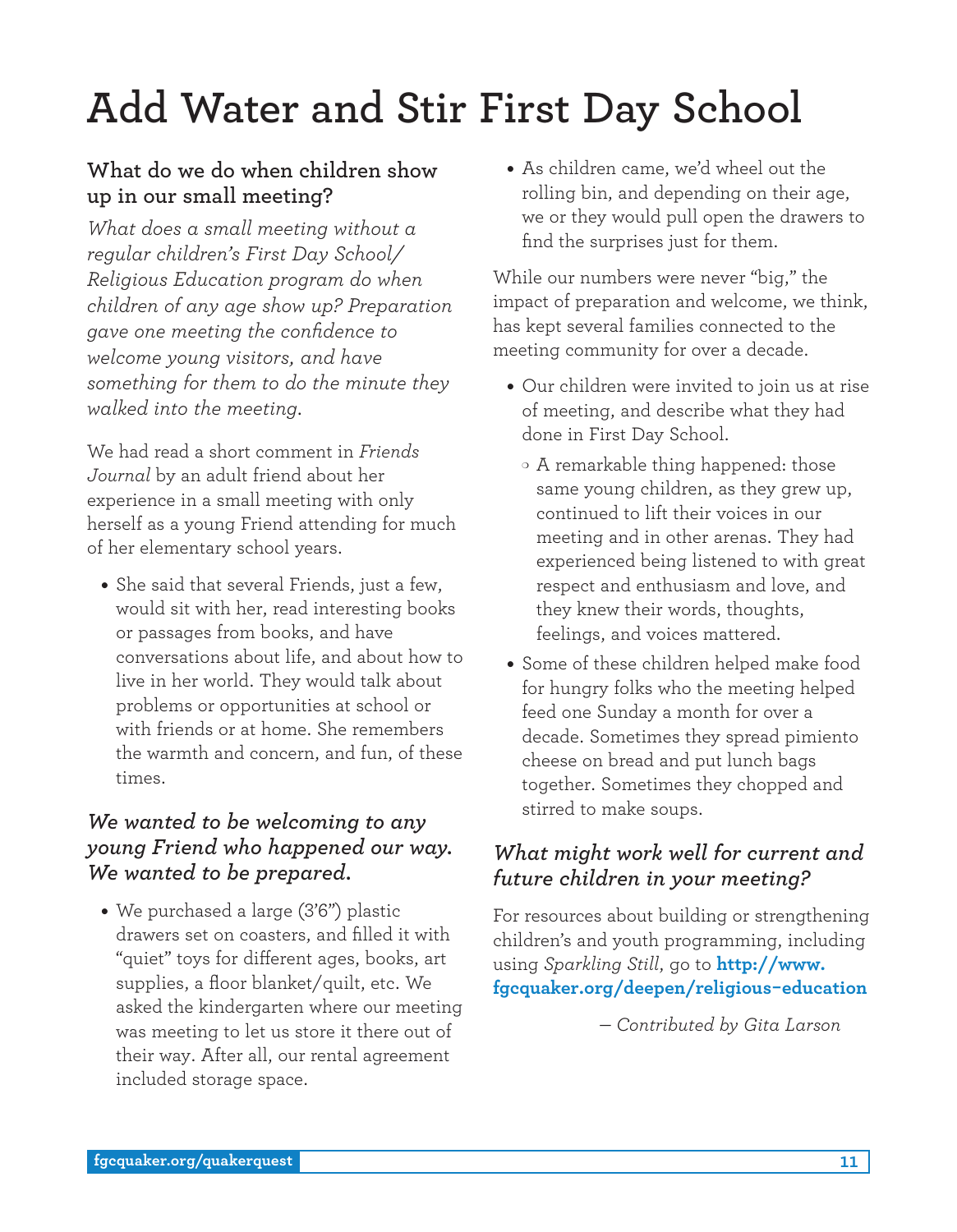## <span id="page-13-0"></span>**Moving Forward Together as a Meeting**

#### **Circling Back to the Big Questions**

*I found that meeting communities I've visited for QuakerQuest workshops often circled back to what I call Big Questions. How might these be used for fuel for discussions and discernment?*

#### *How ready are we for change?*

- Is our meeting ready to embrace change?
- Is the whole meeting willing and ready to take on the work of welcoming and following through with newcomers?
- Are we, as a meeting, willing to engage with new media and social media as a means of invitation and welcoming?

#### *How open are we to various types of differences?*

- Are seekers who do not identify as Christian welcome here?
- Does the leadership in our meeting foster a sense of welcoming by making discussions and plans inclusive and transparent?

#### *What are we hoping for?*

- What is the difference between being faithful and being successful? What might faithful look like in our meeting?
- Do we as a meeting community need to have a visioning session to share the hopes and dreams of those already in our community, both as a valuable process and to focus on common goals and priorities?

*— Contributed by Kathy Slattery*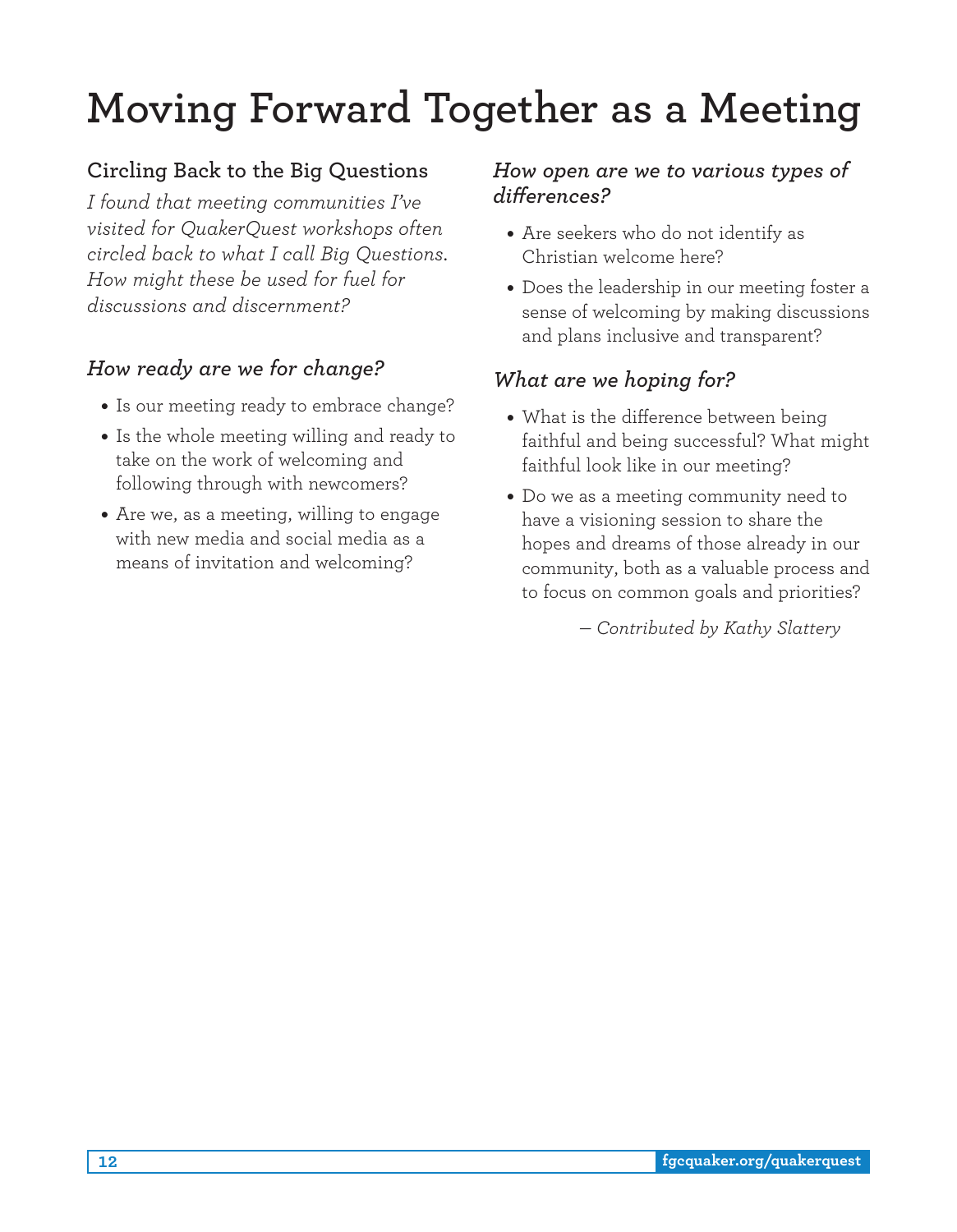### **I'd like to Join the Meeting**

#### *Variations of stories like these have been shared on numerous occasions:*

- **Regular Attender** Hi, I'm thinking of joining the meeting.
- **Member, shaking her head** What?! You've only been coming for 2 [or 5 or 10] years?
- **Regular Attender** Hi, this is my first time at meeting and I've found my spiritual home. How do I join?
- **Member, grinning** Can you write your letter this week? Nominating Committee's been looking for a new clerk of the meeting for several months and you'd do just fine.
- **Regular Attender** I've been attending meeting for five years, clerked several committees, and now am ready to join. What do I need to do?
- Member, sighing sadly Well, it entails a lot of responsibility and commitment. Why don't you let me know in a few years if you still feel like this is the place for you?
- **New, and regular, Attender** I've been coming every week for the last six months and feel like this is my spiritual home. And, I read *Faith and Practice* like you suggested.

**Member** I'm so glad.

- **New, and regular, Attender** I'd like to become a member.
- **Member, aghast, and stepping back from the attender** What?! It takes years to decide that. Keep coming, participating, reading more books, doing the work  $-$  if you are sure in four or five years, then we can discuss if this might be right for you.

#### *Consider these responses, instead:*

- **Regular Attender** Hi, I'm thinking of joining the meeting.
- **Member, smiling** That's fantastic! Tell me more.
- **Regular Attender** Hi, this is my first time at meeting and I've found my spiritual home. How do I join?
- **Member, joyfully** I'd like to hear more about your experience. Do you want to grab some coffee and join me in the fellowship room?
- **Regular Attender** I've been attending meeting for five years, clerked several committees, and now am ready to join. What do I need to do?
- **Member, bubbling with joy** I'm so glad! Let's go together to the clerk of Care and Council so that you can start the process. Let me know if there's any way that I can be helpful to you.
- **New, and regular, Attender** I've been coming every week for the last six months and feel like this is my spiritual home. And, I read *Faith and Practice* like you suggested.

**Member, nodding** I'm so glad.

- **New, and regular, Attender** I'd like to become a member.
- **Member, happily** That's awesome! Let me introduce you to the clerk of Care and Council so that you can start the process.